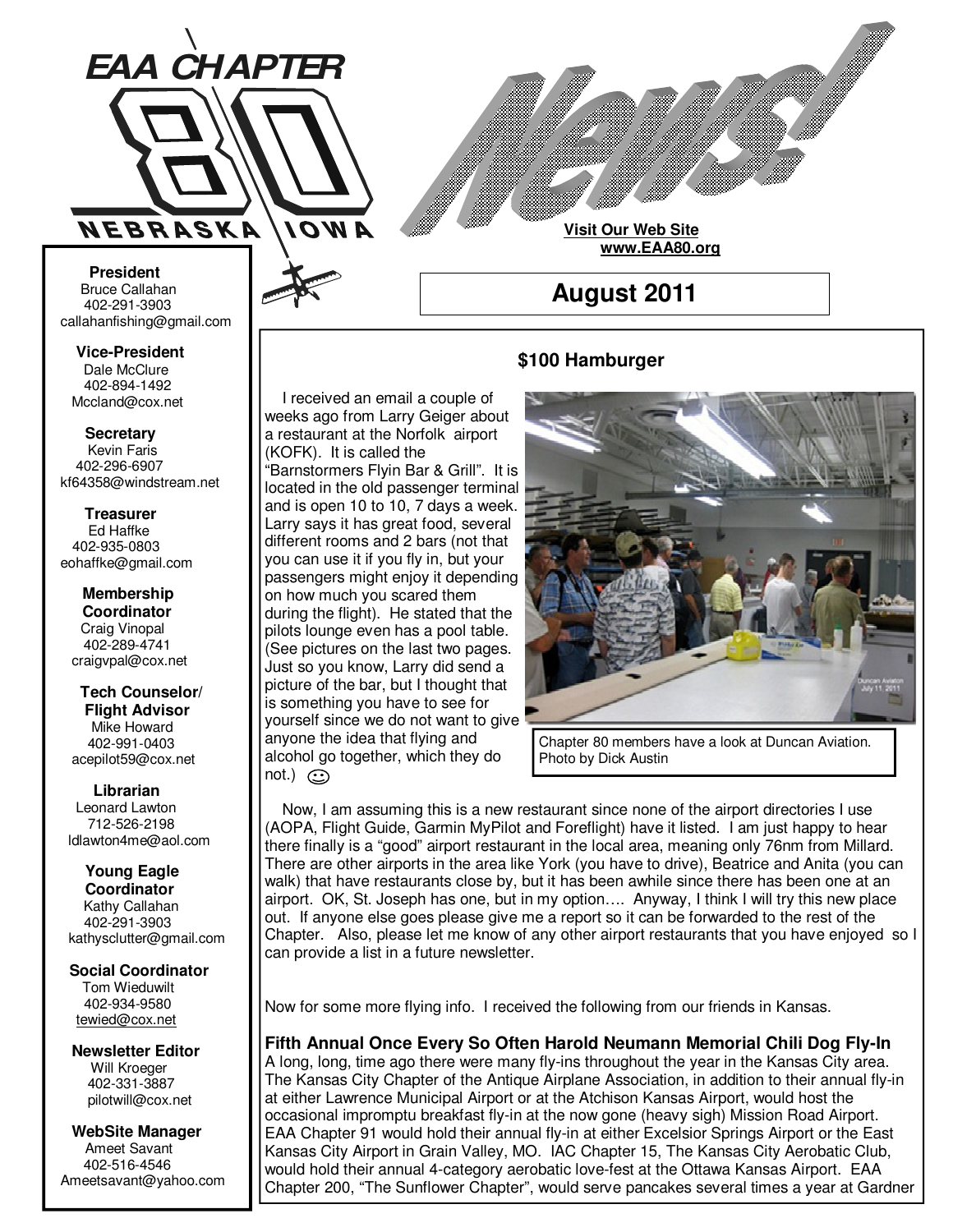Municipal. However, the last fly-in of the year was always held at Harold Neumann's private strip near Olathe, KS. This fly-in was strictly a word of mouth affair that drew 20 to 25 experimental and antique/classic airplanes to Harold's strip in late October or early November. On that Sunday afternoon we would gather around a fire built from creosote soaked railroad ties, roasting hotdogs, eating home-made chili and enjoying the fellowship of our fellow aviators, all the while trying to stay warm!! It has been quite some time now since we lost Harold and even more time since there was an end of season fly-in at Harold's strip. Well, we cannot go back to "Neumann (Pvt.)" but we can honor Harold's memory with the **Fifth Annual Once Every So Often Harold Neumann Memorial Chili Dog Fly-In**! This event will take place on Saturday, October  $15<sup>th</sup>$  at the Gardner Kansas Municipal Airport (K34), "The Best Little Airport In Kansas". With chili, hotdogs and drinks provided by EAA Vintage Aircraft Chapter 16 (side dish or dessert appreciated, but not required), we will gather at noon in the outdoor pavilion and stay and swap lies about our aviation prowess and speak of our memories of Harold until we can no longer stand each other. If you have any questions about this event, or want to donate a pot of chili, please call **Bob Gandy at 913-634-8617** or email **skyblzr@att.net**. Please put "Harold Neumann Fly-In" in the subject line as I don't answer all the offers I receive to represent someone from Nigeria in regards to their financial issues . . . . .

We look forward to seeing all of you at K34 in October.

# **A**ugust Meeting Time & Location

This month's meeting is Monday August 8th at 7PM at Hangar One at Millard airport in Omaha. The airport is still located on South 132nd Street between Q and Harrison. See ya there.

# August Program.

Our very own Jerry Adams is bringing his LSA -Sports Cruiser and impressing us with its capability (not an air show, just talking about it). We will also have YE candidates, Kevin & Sasha McCawley, who will share their experience.

Aug 26-28 NE Chapter of Antique Airplane Association fly-in

- \*\* Iowa Aviation Museum free until noon
- \*\*\* Great Plains Wing Museum Open House
- \*\*\*\* www.lincolnairshow.com

## **Young Eagles**

Our next YE event is at 0800 on Saturday August 6th at Millard. As always, contact Kathy if you can help either on the ground or in the air. Bruce will be solo for this event, so let's help him make it go smoothly.

**Tom Poberezny retires**: You most likely have heard by now that Tom is retiring as the Chairman of EAA and AirVenture Oshkosh. I was one of the lucky people who just happened to be at the old flight line entrance, known as the brown arch, when he made his announcement during a last-minute press conference. I go there every year to remember my father-in-law. He was a long time EAA member even though he was not a builder nor a pilot. He just loved planes and we would watch the afternoon air show from there when it was considered air show central.

# **AirVenture (Oshkosh) 2011**

I do not have anything special to report about Oshkosh. I was there for one day. It took me 3.5 hours to drive there from my place in the UP of Michigan. My goal this year was to complete my shopping list, then see as much as I could before joining old friends for the air show and dinner, then drive back to my place in the UP. It was a long day! And to top it off, I only found 1 thing on my list. Well, I did find another but the salesperson recommended I contact them after Oshkosh so I could trade in my old unit for a new one, thus saving \$50. Kudos to the people at CO Guardian. I do have to report that I saw several Chapter 80 members. Ask Dick Austin about his Oshkosh friends and the great parking/camping spot they enjoyed. Also, ask Paige Hoffart or Bob Condrey about some event that seemed to have them dragging the next day. Must have been all that RV builder talk into the wee hours? I hope to spend more time next year.

### **Inhofe proposes pilots bill of rights**

Sen. James Inhofe, R-Okla., has proposed legislation designed to ensure pilots fairer treatment and more access to information in FAA enforcement actions, reform the appellate process and create advisory boards to help improve the notices to airmen and medical certification processes. Inhofe outlined his Pilot's Bill of Rights legislation, S. 1335, on the Senate floor Tuesday, invoking lawmakers' responsibility to "prevent agency overreach." (From AOPA Aviation eBrief 7/7/11)

**FAA Administrator Randy Babbitt** made a quick visit to EAA AirVenture on Thursday and spent an hour talking with the Oshkosh crowds in the show's big forum pavilion. He gave a short update on FAA issues, answered a list of questions from EAA president Rod Hightower, and fielded a few queries from the audience. He said he was "deeply troubled" by the failure of Congress to extend a funding bill, forcing the agency to furlough 4,000 workers. "I had no choice," he said. "I personally regret having to take this action." Getting those workers back on the job is his number-one priority right now, he said. Regarding the future of avgas, Babbitt said, "I think we are on track to come up with workable solutions. But is there a solution that (1) is a dropin solution, and (2) is affordable? I hope so, but I don't have clarity on it." (From AVwebFlash 7/29/11)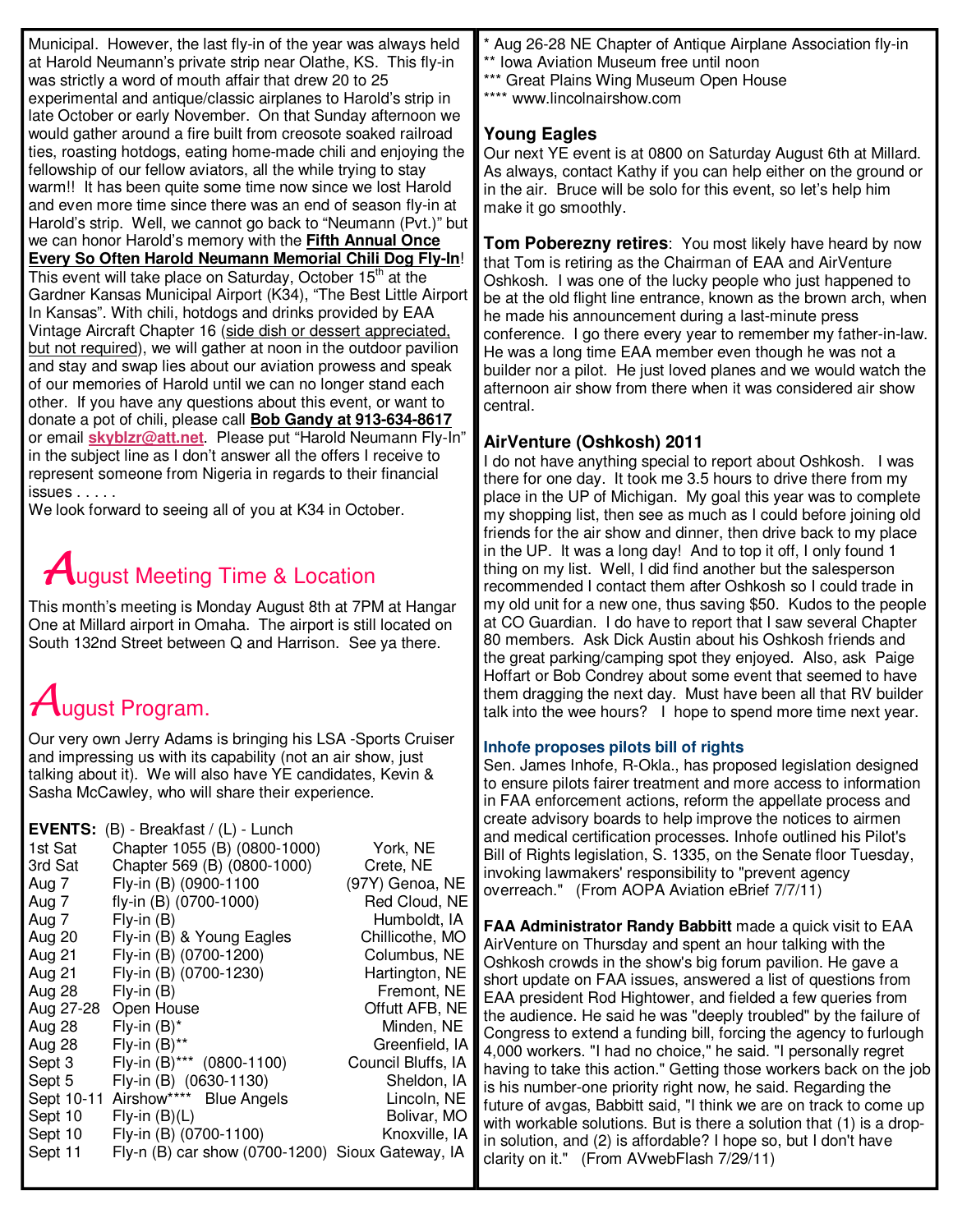#### *EAA Chapter 80*  July 11, 2011 Official Meeting Minutes

The Chapter 80 EAA meeting was held at Duncan Aviation in Lincoln, NE. There was no formal meeting, just a tour of the Duncan facilities.

Kevin Faris, Secretary

*For sale* **1/4 ownership in a 1956 Cessna 172** *four seat plane. Aircraft is hangared at Millard-(MLE). Aircraft has an STC for autogas. Share cost is \$7500.00, hourly rate is \$25.00 dry. Hangar rent (\$150.00 a mo.) and insurance (\$750.00 approx.yr.) are shared between 3 owners (for now). An ideal trainer/first aircraft or time builder. If interested, call Ken Bahr at 402-559-0133.* 

**1945 Piper J-3 for sale***. N42596 - TTAF 2002.8 Engine TSOH 213.4. Covered with Stits. Cleveland wheel brake conversion. Skis and wheel skirts. Always hangared. Located in Grand Island. Call 402-569-2293 for info.* 

**Wanted:** *Steve Farner is looking to join or create a partnership for a heavy single (6-place) or light twin. Blair airport (BTA) is preferred, but would consider other options also. He can be reached at steve.farner@bellevue.edu, or at 402- 690-8751.* 

#### **Pietenpol Update***:*

*Rod Matlock of the York Chapter purchased an O-200 for his Pietenpol. He is looking for a couple of mags and harnesses and a prop. He has (4) -* **A-65 Continental engines for sale or trade***, all are torn down and the parts washed clean — 2 hollow tapered cranks, 1 solid tapered crank and 1 solid flanged crank. If interested please contact him at 402-362-2669 or redoakrod@stewireless.com* 

**For Sale***. Harry Wingert is selling his Kolb Twinstar MKIII. It has a 582 Rotax (65hp), 3 blade IVO propeller, BRS VLS, EIS, 17 gal fuel tank and comes with handheld radio and two headsets. . Contact harry at 402-203-5696 or geezertwo@cox.net .* 

**Aircraft for Sale**: 1975 Archer II, N70GK Blue-White-Maroon, 1975 Archer II N70GK Blue-White-Maroon. Good Paint (2000) and Interior (new upholstery 2005), Hangered at Millard (MLE), Fresh Annual 1 April 11 plus all 24 Month IFR Certs, Garmin Stack with a 430W plus KN64 DME and second nav/radio (KX155), AeroGuard Back up Vacuum and Century I AutoPilot, 2156 on engine, good pressures and clean oil.

Asking \$43, 000 (Vref \$44, 500) Contact Jim Ratte at jrnuke@cox.net or 402-964-2645



The front of the Barnstormer at Norfolk. Of course you won't see this side from the tarmac. Photo by Larry Geiger

The inside of the Barnstormer at Norfolk. Photo by Larry Geiger